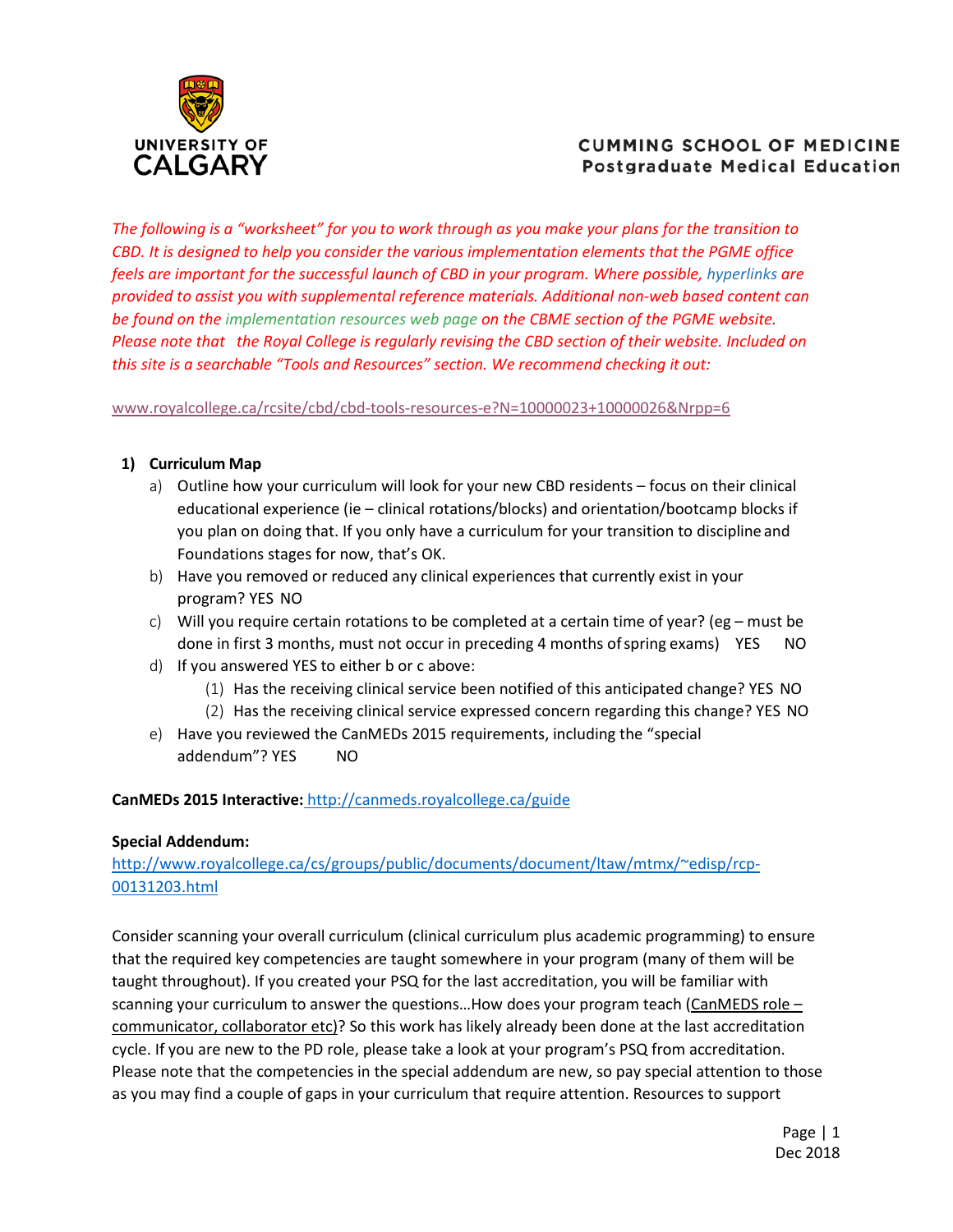programs in teaching patient safety and quality can be found on the PGME website. <https://cumming.ucalgary.ca/pgme/home/canmeds-2015-0>

#### **2) Assessment Map**

- a) Outline your overall assessment strategy for your CBD residents. Include when you plan to conduct your EPA assessments. For example, for each rotation, indicate which EPAs will be assessed. Indicate which must be assessed on the rotation (ie – there is little opportunity to assess the EPA elsewhere) and which can be assessed. Indicate the number of successful assessments recommended for each EPA.
- b) Indicate what other assessment elements you intend to use for your CBD residents eg. 360, OSCE, other exams, daily observations, ITERs etc
- c) Faculty will be asked to *Observe* residents in the workplace, *Coach* residents for performance improvement, and *Document* resident performance. Please comment on the anticipated demands on faculty time that your assessment plan will require. Consider the estimated time that each EPA assessment will require over and above what would likely be occurring now. For example, in some circumstances, residents are already routinely observed and coached and the only additional element will be integrating the documentation into a faculty member's workflow. In other circumstances, you might be asking a faculty member to observe and coach on an activity that previously the resident was generally left to do on their own. Working through this will enable you to have an answer when your staff ask how much extra time is going to be required. It will also enable you to adjust your assessment map to ensure that the workload on faculty is balanced and reasonable. The Royal College has designed 4 CBD Assessment Templates that will be used within the RC ePortfolio to assess CBD residents. For more information, please see:

<http://www.royalcollege.ca/rcsite/cbd/assessment/wbas/cbd-assessment-templates-e>

A Sample Assessment Map has also been included on the implementation resources web page.

If you would like assistance creating your assessment maps, please contact Dr. Jason Lord, Director of Assessment, PGM[E \(lordj@ucalgary.ca\)](mailto:lordj@ucalgary.ca).

### **3) CBD LeadershipTeam**

a) Outline who your CBD leadership team members are. These are the people who will be helping you do the implementation. For example:

- i) CBD lead
- ii) Assessment Lead
- iii) CBD Site Lead
- iv) Other?

b) Are you or any other educational leaders from your program participating in the CBD Working Group at PGME? YES NO

This group is open to all who are interested – it is a forum to brainstorm, share resources, and learn from those who are in earlier cohorts. All are welcome (PAs, PDs, CBD leads, faculty).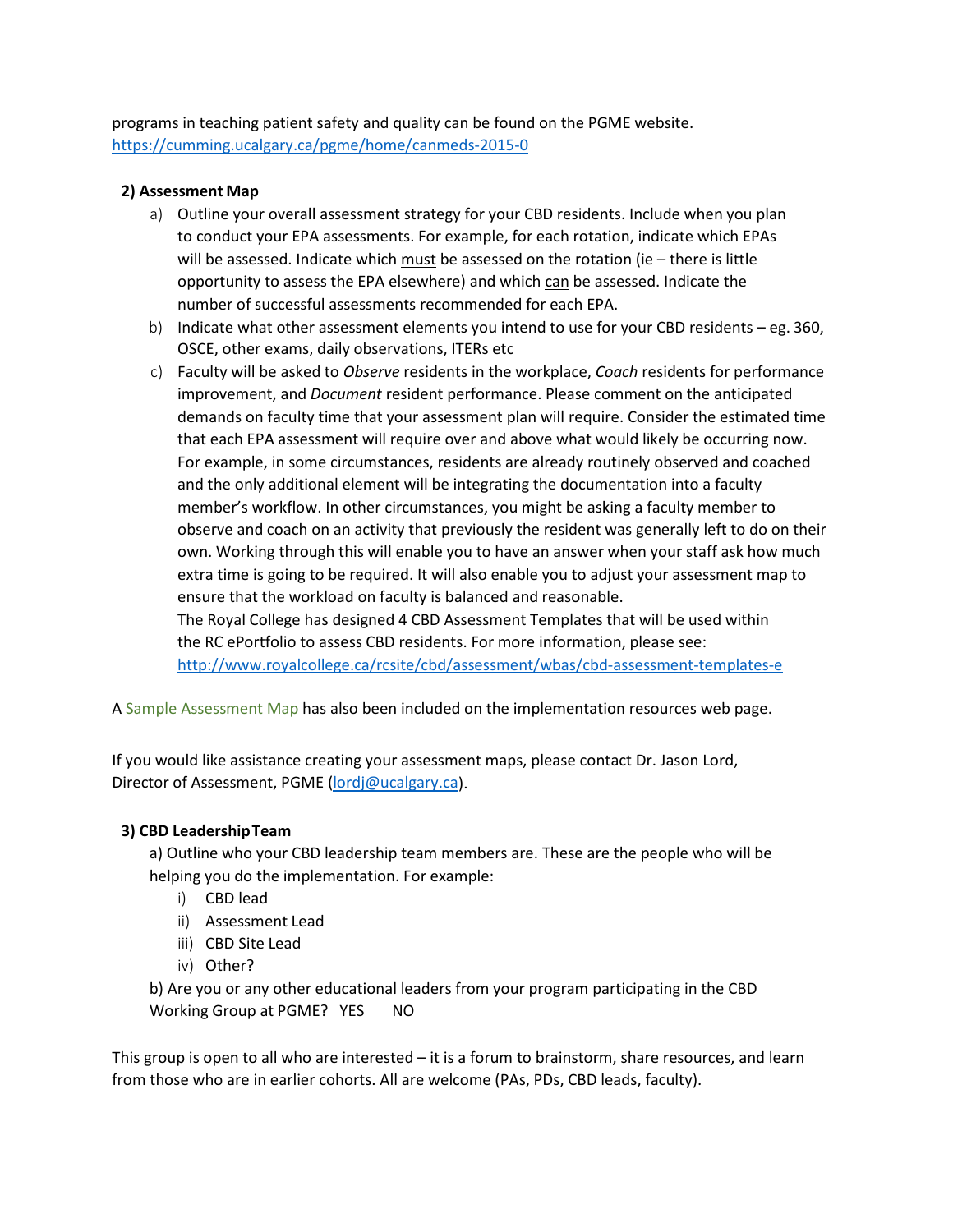

# **CUMMING SCHOOL OF MEDICINE Postgraduate Medical Education**

## **4) Competence Committee(CC)**

- a) Describe who will sit on your CC indicate their role (if relevant), including who will chair
- b) When will your CC meet?
- c) How will you structure you deliberations?
- d) Consider what your terms of reference will be you may use the generic RC version, or may choose to personalize it.
- e) Have you reviewed the Royal College Resources on Competency Committees? YES NO

<http://www.royalcollege.ca/rcsite/cbd/assessment/competence-committees-e>

#### **5) Faculty DevelopmentStrategy**

Your faculty will require education on a number of CBD related faculty development elements. These include:

- "CBD 101" (a broad overview)
	- o Ideally delivered early
	- o PGME can deliver, or you can
	- o Consider inviting us to rounds, a division meeting, a retreat etc
- Effective workplace-based "coaching" and assessment (ie. Giving effective feedback)
	- o Delivered in the year prior to launch and ongoing
	- o PGME can deliver a 1 hour presentation or a 2 hour workshop
	- o Many of you have local faculty with an interest in this area please use them (and let us know who they are!!!)
- Your assessment strategy as it applies to the faculty
	- o Delivered in the 6-7 months prior to launch
	- $\circ$  Tell the faculty what they will be asked to do what, when, how often, estimated time commitment
- Electronic Assessment platform
	- o Delivered in the months leading up to the launch

Some programs may choose to do these elements separately, and some may prefer to combine into a larger session.

| Date | Focus | Site | Audience | Delivered by |
|------|-------|------|----------|--------------|
|      |       |      |          |              |
|      |       |      |          |              |
|      |       |      |          |              |
|      |       |      |          |              |
|      |       |      |          |              |

a) Enter your planned Faculty Development Events below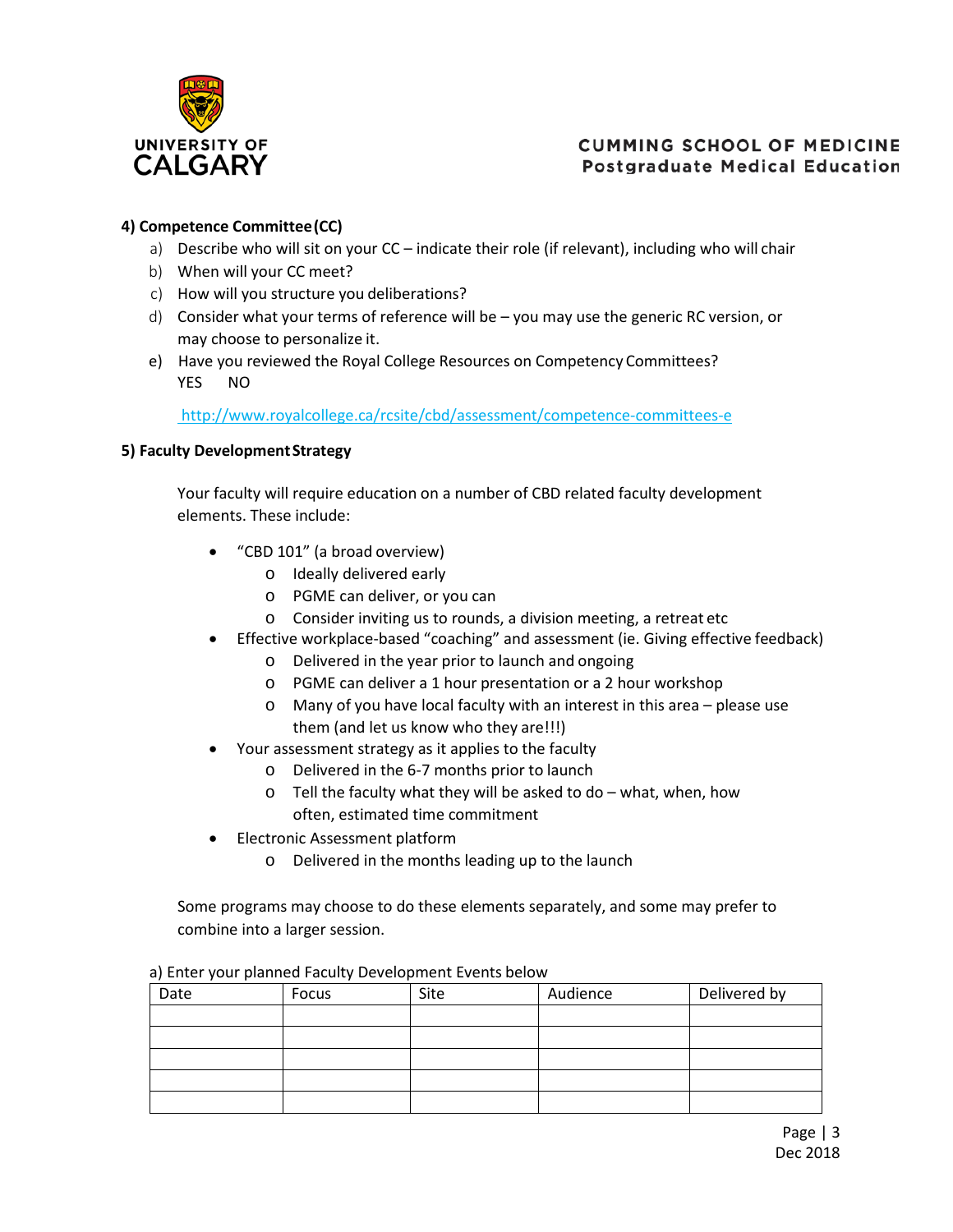#### **6) CBD Academic Advisor Program**

Academic Advisors are not required for CBD, but are strongly encouraged by our office. A description of an academic advisor program can be found on the implementation resources tab of the website.

a) Do you have an academic advisor Program? YES NO

b) If YES:

- i) Have you identified your AAs ? YES NO
- ii) Have you arranged to have them trained (PGME can do)? YES NO
- iii) How often will they meet with your residents?
- iv) Have you notified PGME if they will require funding? (ie not AARP, not GFT) YES NO
- v) Have you customized the learning change plan for your program? YES NO
- vi) Do you have a written description/vision for your AA program? YES NO

c) If NO, please outline how residents will receive regular high level review of their progress, assistance to make learning plans, and review of upcoming learning experiences to ensure they will meet the resident's learning needs

The PGME office can provide a workshop to train your Academic Advisors. The training is based on the R2C2 model of Evidence Informed Facilitated Feedback. Included in this workshop is the introduction of a Learning/Change Plan. To arrange training, please contact [pgmecbd@ucalgary.ca](mailto:pgmecbd@ucalgary.ca)

#### **7) Engagement**

a) Off service: (*there is some duplication here from section 1 – but it is very important – so it is repeated!*)

- i) Have you notified any off service rotations if you are planning any changes to the structure of the rotation? YES NO
- ii) Have you notified PGME if a desired change in resident service delivery may lead to patient care staffing shortages? (Please do this as early as possible – even if you are not sure, please notify us) YES NO
- iii) Have you met with the off service rotation education representatives to discuss any desired changes to the current assessment strategy? (ie – replacing an ITER with a specific EPA assessment). YES NO
- iv) Have you provided any needed faculty development for off-service faculty/rotations? YES NO
- b) On service:
	- i) We recommend allowing your faculty the opportunity to provide input and feedback on your curriculum and assessment plans as you develop them – for example…consider having a fall education retreat.

Have faculty been given the opportunity to provide input on the proposed curriculum and assessment plans? YES NO

- c) Other stakeholders
	- i) We recommend touching base early and regularly with other stakeholders. Have you met with:
		- (1) Your department head (and/or deputy dept head for education) YES NO